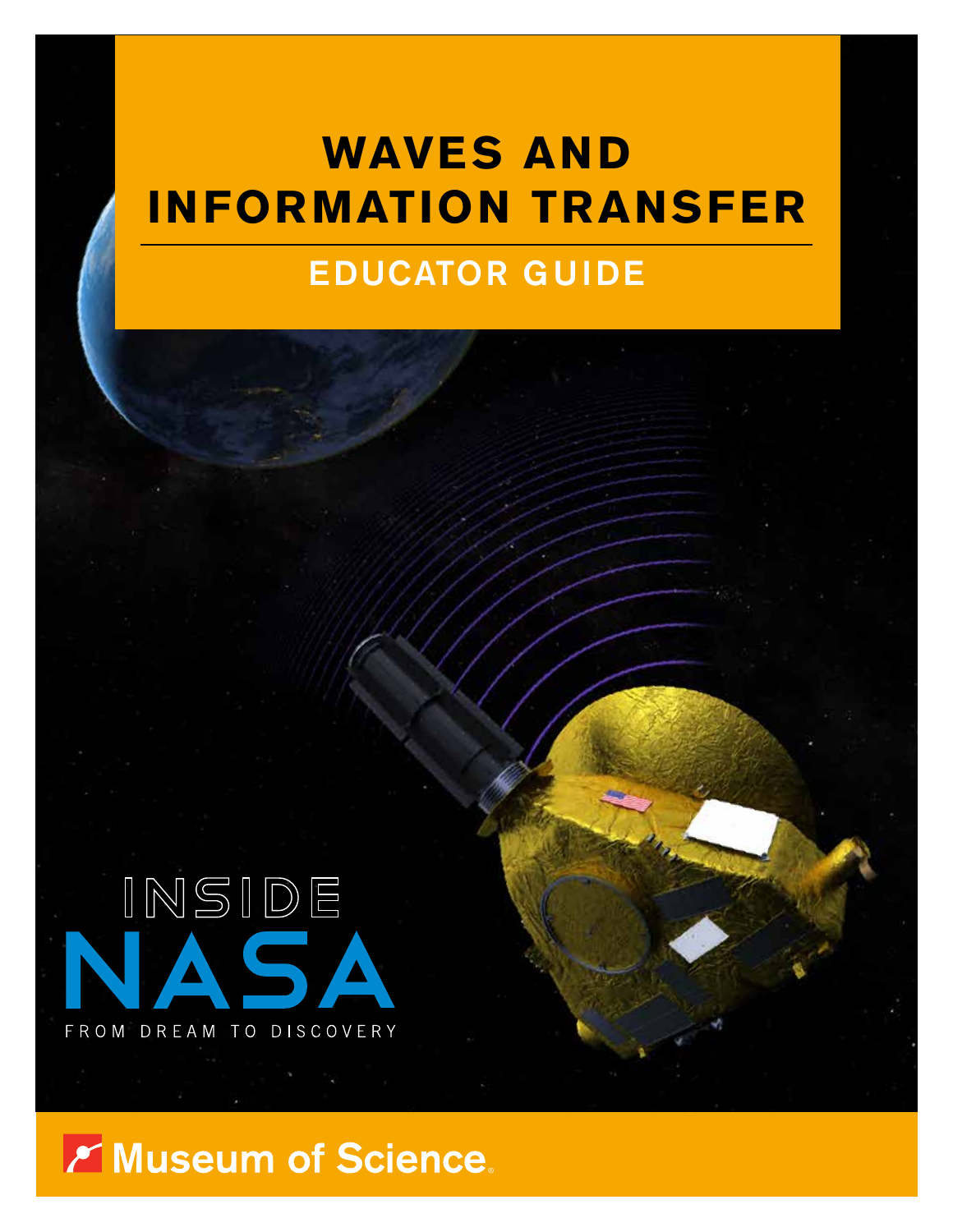

#### **Next Generation Science Standards:**

| <b>PERFORMANCE EXPECTATIONS</b> |                                                                                                                                                                                                 |  |
|---------------------------------|-------------------------------------------------------------------------------------------------------------------------------------------------------------------------------------------------|--|
| $4 - PS4 - 3$                   | Generate and compare multiple solutions that use patterns to transfer information.                                                                                                              |  |
| $MS-PS4-2$                      | Develop and use a model to describe that waves are reflected, absorbed, or transmitted<br>through various materials.                                                                            |  |
| $HS-PS4-5$                      | Communicate technical information about how some technological devices use the principles of<br>wave behavior and wave interactions with matter to transmit and capture information and energy. |  |

#### **Massachusetts Science and Technology/Engineering Standards (2013 Draft)**

| <b>STANDARDS</b>      |                                                                                                                                                                                                                                                                                |  |
|-----------------------|--------------------------------------------------------------------------------------------------------------------------------------------------------------------------------------------------------------------------------------------------------------------------------|--|
| $4 - PS4 - 3$         | Develop and compare multiple ways to transfer information through encoding, sending,<br>receiving, and decoding a pattern.                                                                                                                                                     |  |
| $MS-PS4-2$            | Use diagrams and other models to show that both light rays and mechanical waves are<br>reflected, absorbed, or transmitted through various materials.                                                                                                                          |  |
| $MS-PS4-3$            | Present qualitative scientific and technical information to support the claim that digitized signals<br>(sent as wave pulses representing 0s and 1s) can be used to encode and transmit information.                                                                           |  |
| $MS-ETS3-1$ (MA)      | Explain the function of a communication system and the role of its components, including<br>a source encoder, transmitter, receiver, decoder, and storage.                                                                                                                     |  |
| <b>HS-PS4-1</b>       | Use mathematical representations to support a claim regarding relationships among the<br>frequency, wavelength, and speed of waves traveling in various media. Recognize that<br>electromagnetic waves can travel through empty space (without a medium).                      |  |
| <b>HS-PS4-5</b>       | Communicate technical information about how some technological devices use the principles<br>of wave behavior and wave interactions with matter to transmit and capture information<br>and energy.                                                                             |  |
| <b>HS-ETS3-2 (MA)</b> | Use a model to explain how information transmitted via digital and analog signals<br>travels through the following media: electrical wire, optical fiber, air, and space. Analyze<br>a communication problem and determine the best mode of delivery for the communication(s). |  |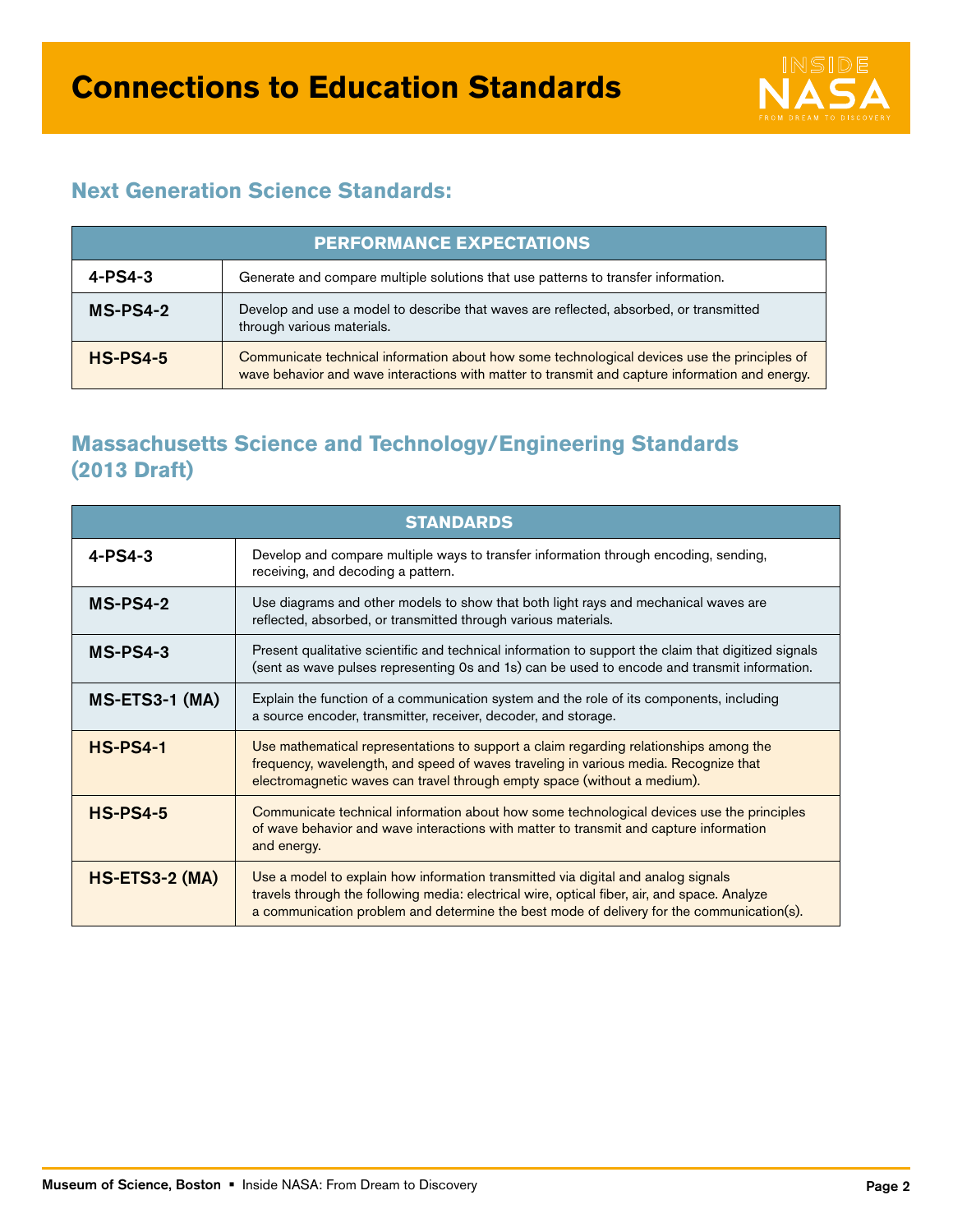

#### **Massachusetts Science and Technology/Engineering Curriculum Framework (2001)**

| <b>GRADE LEVEL</b> | <b>SUBJECT</b>                    | <b>LEARNING STANDARD</b>                                                                                                                                              |
|--------------------|-----------------------------------|-----------------------------------------------------------------------------------------------------------------------------------------------------------------------|
| $6 - 8$            | Technology/<br><b>Engineering</b> | 3.1: Identify and explain the components of a communication<br>system, i.e., source, encoder, transmitter, receiver, decoder,<br>storage, retrieval, and destination. |
| 9 or 10            | <b>Physics</b>                    | 6.1: Describe the electromagnetic spectrum in terms of wavelength<br>and energy, and be able to identify specific regions such as<br>visible light.                   |

# **TEACHER TIP**

#### DOWNLOAD FIELD TRIP GUIDES!

Use these handy activity sheets for chaperones and students to make the most of their day at the Museum. Download them before your visit: mos.org/educators.

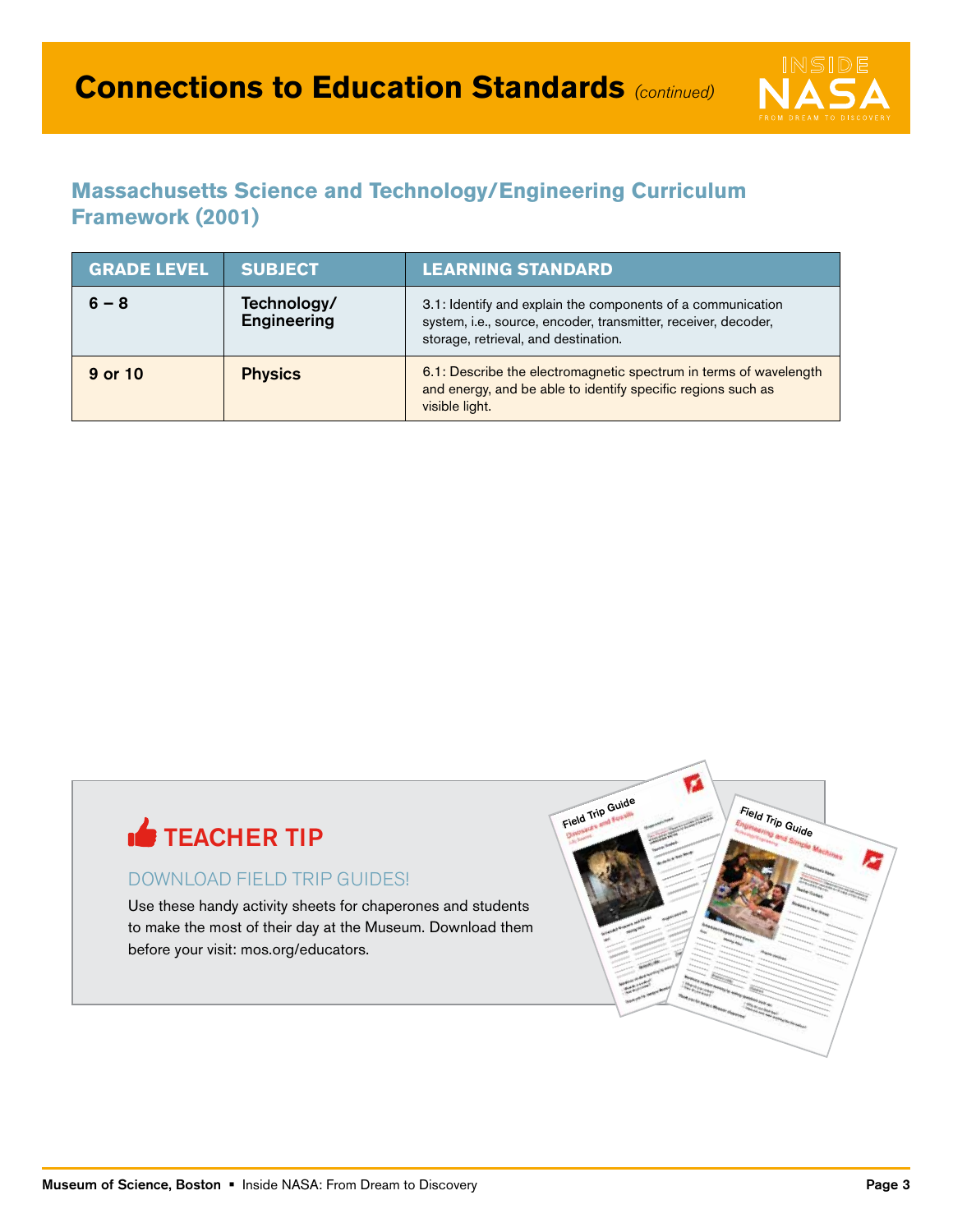

Bolded words are defined further in the glossary (page 11).

#### **Background**

Space telescopes and probes have given us a window to the universe, allowing humanity to see the births and deaths of stars and to the very edge of known space. But getting that information back to Earth is a lot more complicated than you might think.

#### **Communicating in Space**

Communication with a spacecraft is essential for any mission, but especially those that are unmanned. Engineers on the ground need to monitor systems, send commands, and receive data, and to do so they rely on waves from different parts of the electromagnetic spectrum. Because these waves are traveling through the vacuum of space, they all travel at the speed of light—the fastest speed at which information can be transmitted.

Within the electromagnetic spectrum, radio waves are used for spacecraft communications. One of their most beneficial qualities is that radio waves can penetrate the Earth's atmosphere to reach communications equipment on the ground. They also require very little energy on the part of the spacecraft to produce. However, even with these characteristics, radio waves sent to and from a spacecraft can be very weak by the time they reach their destination, due to the large distances they must cover. To deal with this, radio dishes on Earth are often very large and able to be precisely pointed to collect as much of the signal as possible. Engineers are also making improvements to signal amplifiers and experimenting with higher frequencies to maximize the efficiency and quality of radio signals.



Deep Space Network complex in Canberra, Australia. Image: NASA/JPL.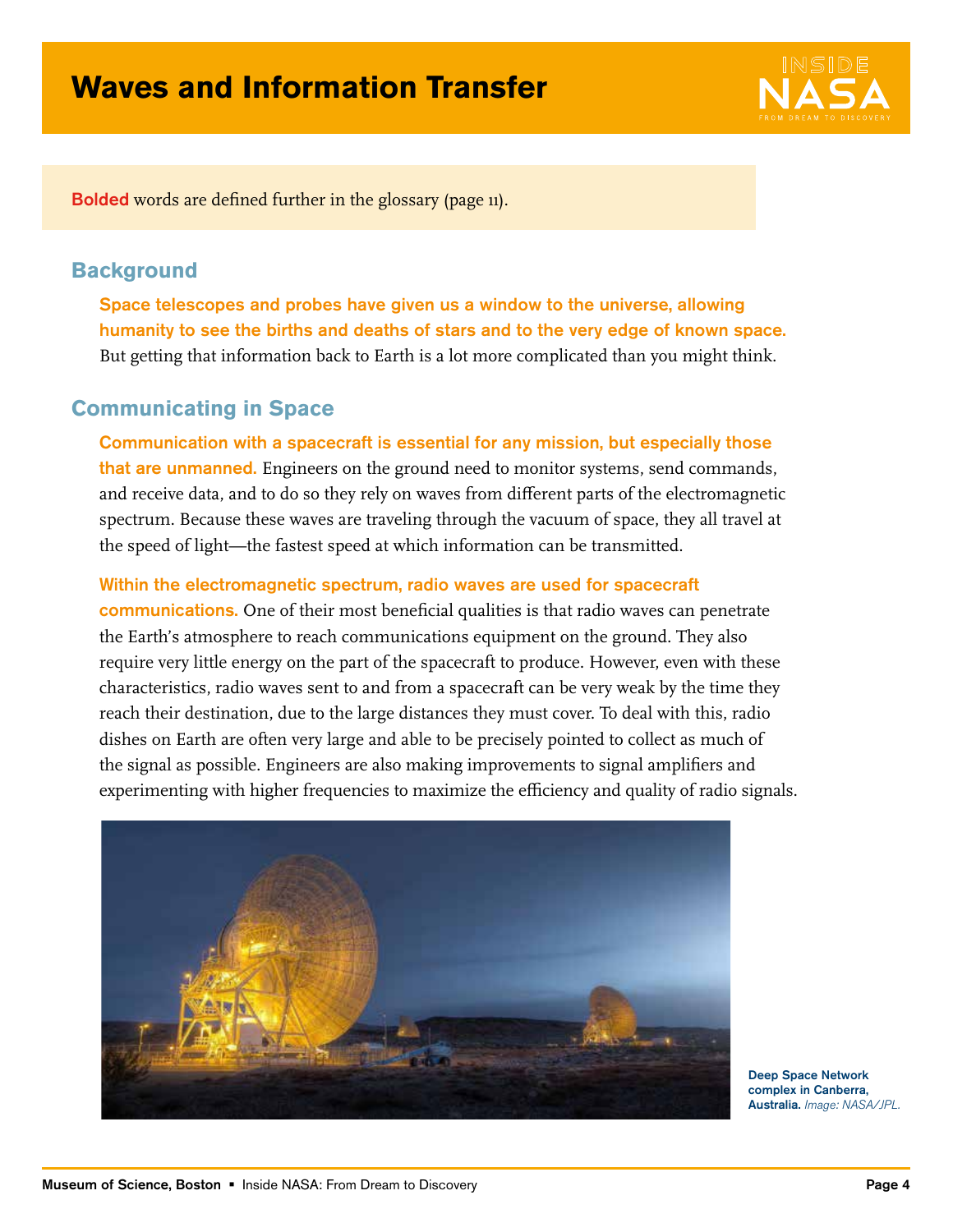

### WHAT IS THE DEEP SPACE NETWORK?

The Deep Space Network is an array of giant radio antennas spread across the world, tasked with supporting and communicating with interplanetary space missions. The network consists of three facilities spaced approximately 120 degrees apart in longitude, located in Goldstone, California; Madrid, Spain; and Canberra, Australia. Their spacing is important, because it means that no matter where a spacecraft is in the solar system, at least one facility has a line of sight to it at all times. As such, it is our primary method of communication with distant spacecraft.

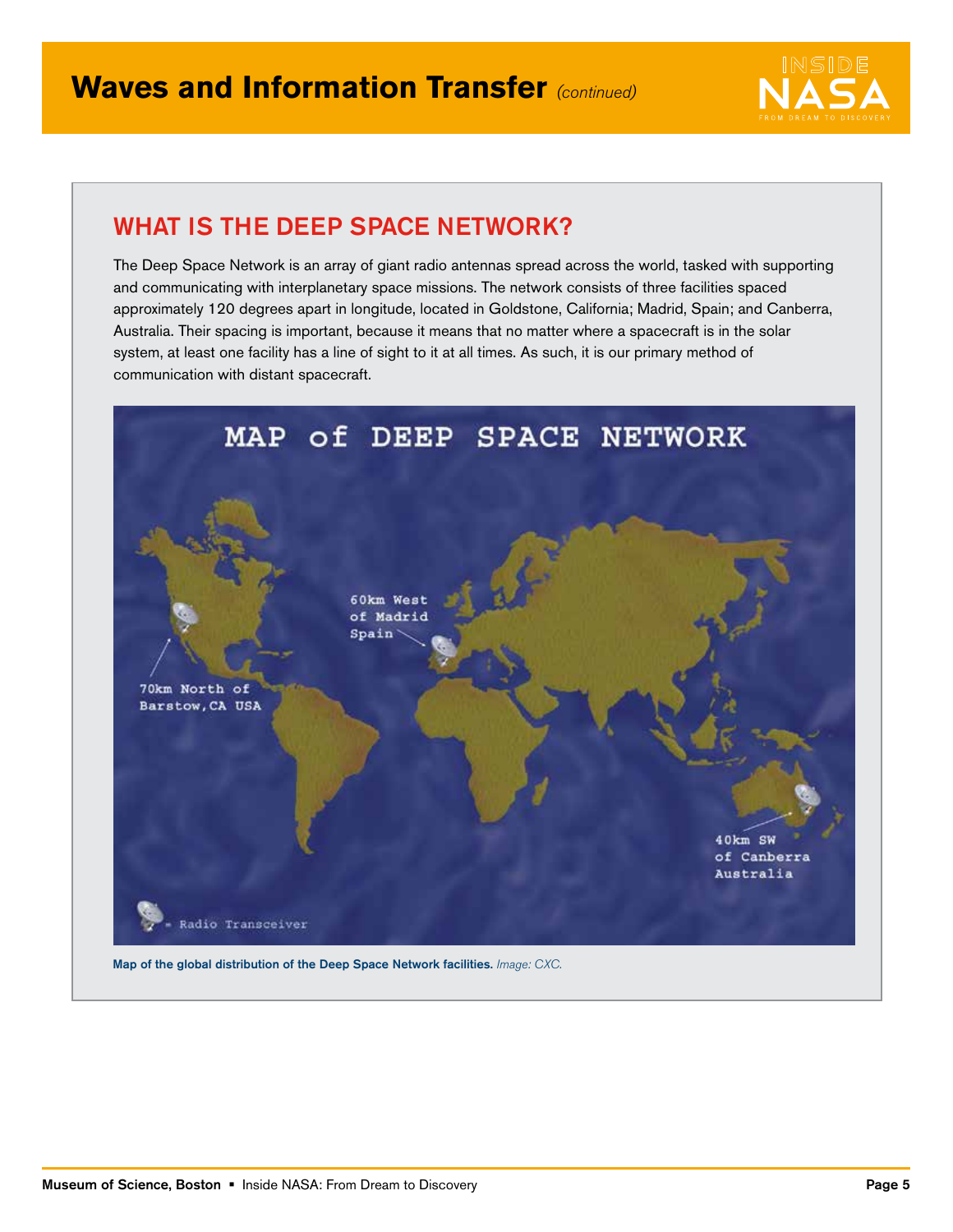

#### **Light Speed and Travel Time**

Beyond the strength of the signal, distance is important in communications because it means that spacecraft cannot receive instant commands to deal with problems or sudden emergencies. Even though radio waves travel at the speed of light, they still must cover such large distances that there are significant delays between when they are sent and when they are received.

For example, for light to travel from the Sun to Earth takes about 8 minutes. That means the Sun is 8 light minutes away from Earth. Even further afield, Pluto is almost 4.5 light hours away.

To deal with these delays, engineers have to program a series of commands for the spacecraft ahead of time. These commands are tested on a simulator in advance, reducing the risk for errors, at which point they are sent to the spacecraft. In some cases, engineers are left to wait for hours before they know if their commands were executed according to plan. This reflects the importance of patience and planning in modern space exploration.

#### **How a Space Telescope Works**

Pictures are some of the most common pieces of information sent back from spacecraft. However, what a telescope "sees" is not the same as what you might see in the eyepiece of a telescope here on Earth.

In some ways, cameras on many telescopes and space probes are similar to the digital camera in your smartphone. Both use something called a charge-coupled device (CCD), which collects light emitted by or reflected off objects. The CCD is a thin wafer of silicon divided into thousands, or even hundreds of thousands, of tiny light-sensitive squares. Each square corresponds to an individual pixel in the final image, and the more pixels you have, the more detailed the image. Squares on the CCD that line up with bright objects in the field of view will collect more photons, making those pixels appear brighter in the resulting image. This brightness is recorded on a greyscale ranging from 0 (black) to 255 (white). So even though the final products we may see from telescopes like the Hubble Space Telescope could appear in stunning color, it is important to remember that the original images are recorded essentially in black and white.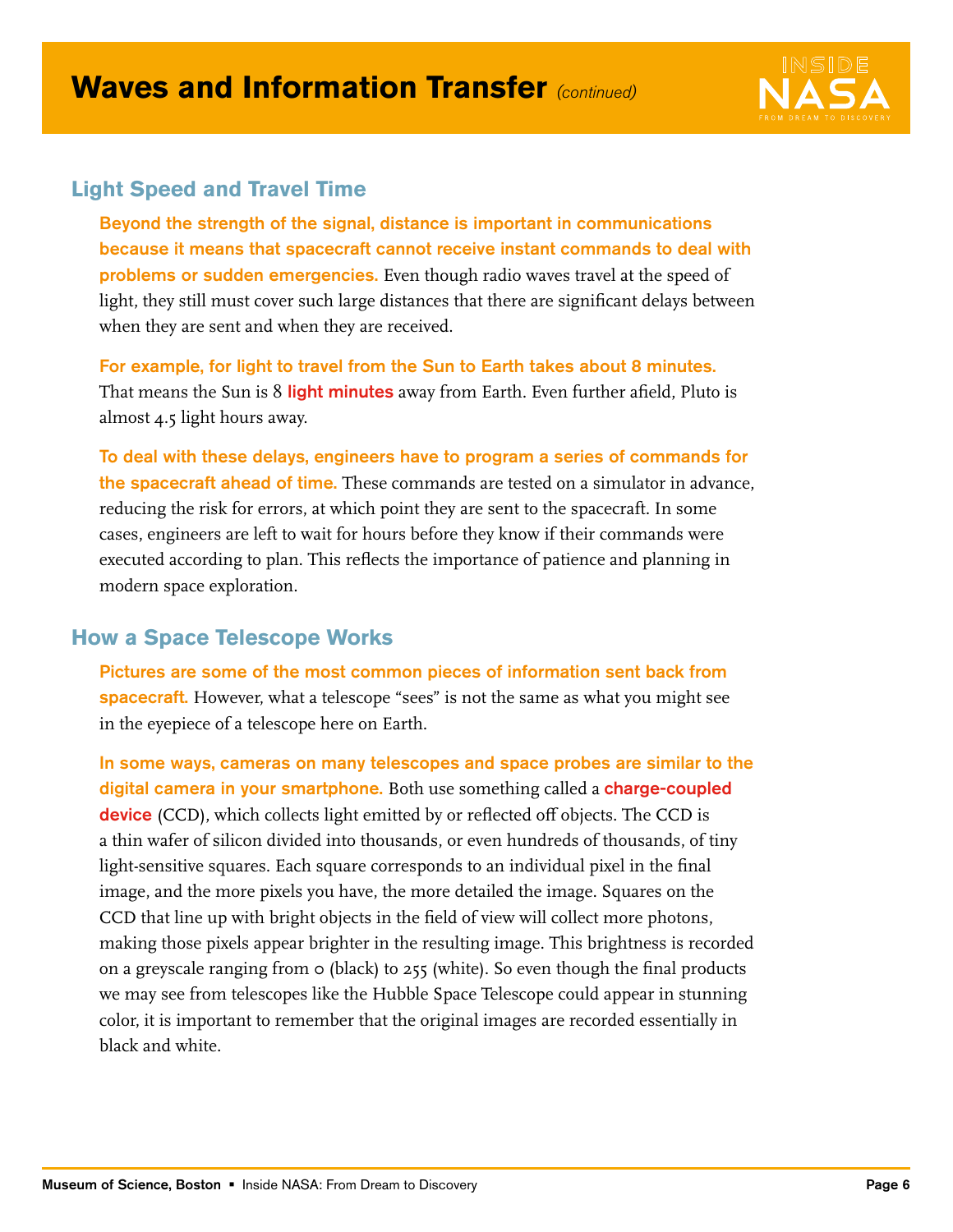## **Waves and Information Transfer (continued)**





To measure color, different filters can be placed in the light path of the telescope, with each filter designed to let through only certain wavelengths (colors) of light. By taking multiple images of the same object through a variety of filters, scientists can then combine the images to make a comprehensive color picture.



An example of creating a composite color image from images taken through a variety of filters. Image: Spacetelescope.org.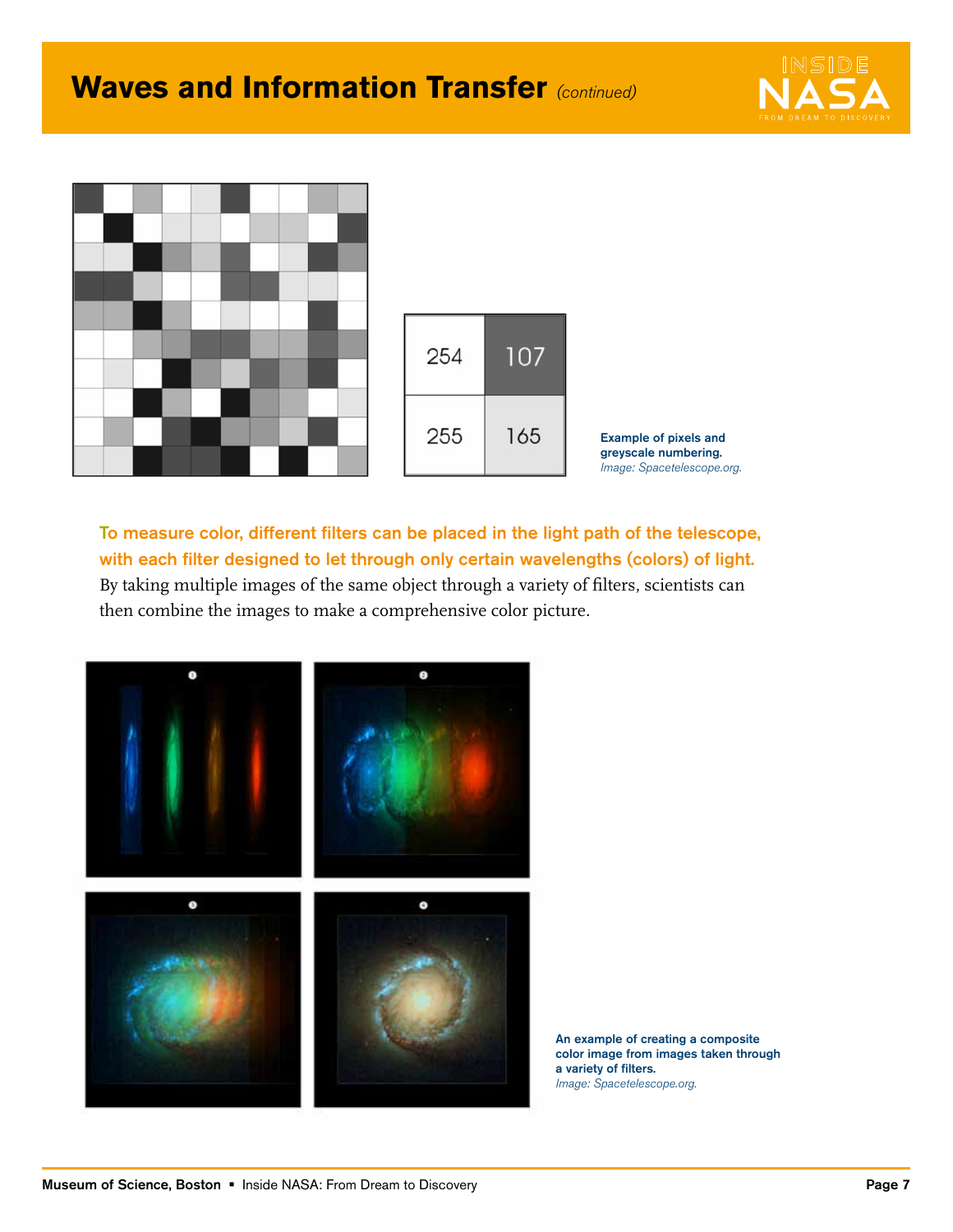

#### **Getting the Data**

To transfer the data collected by the CCD to the scientists, the pixels are sent to Earth via radio waves in the same order as they are recorded on the CCD. Once the waves reach Earth, the pixels will be reconstructed into an image to match what the spacecraft originally saw.

However, it is not a straight path from A to B. The Hubble Space Telescope is a great example of the path of astronomical images and data. Orbiting the Earth once every 90 minutes, Hubble is pretty close to home in the grand scheme of things. However, the information it records has a rather convoluted path from the CCD to your computer.

Twice a day, Hubble transmits data to a satellite in geosynchronous orbit, which is actually farther away than Hubble itself. This farther satellite **downlinks** the information to one of two 18-meter (60-foot) high-gain antennas on Earth, which then bounce the data to Goddard Space Flight Center and the Space Telescope Science Institute.



Path of data from Hubble to the ground. Image: Hubblesite.org.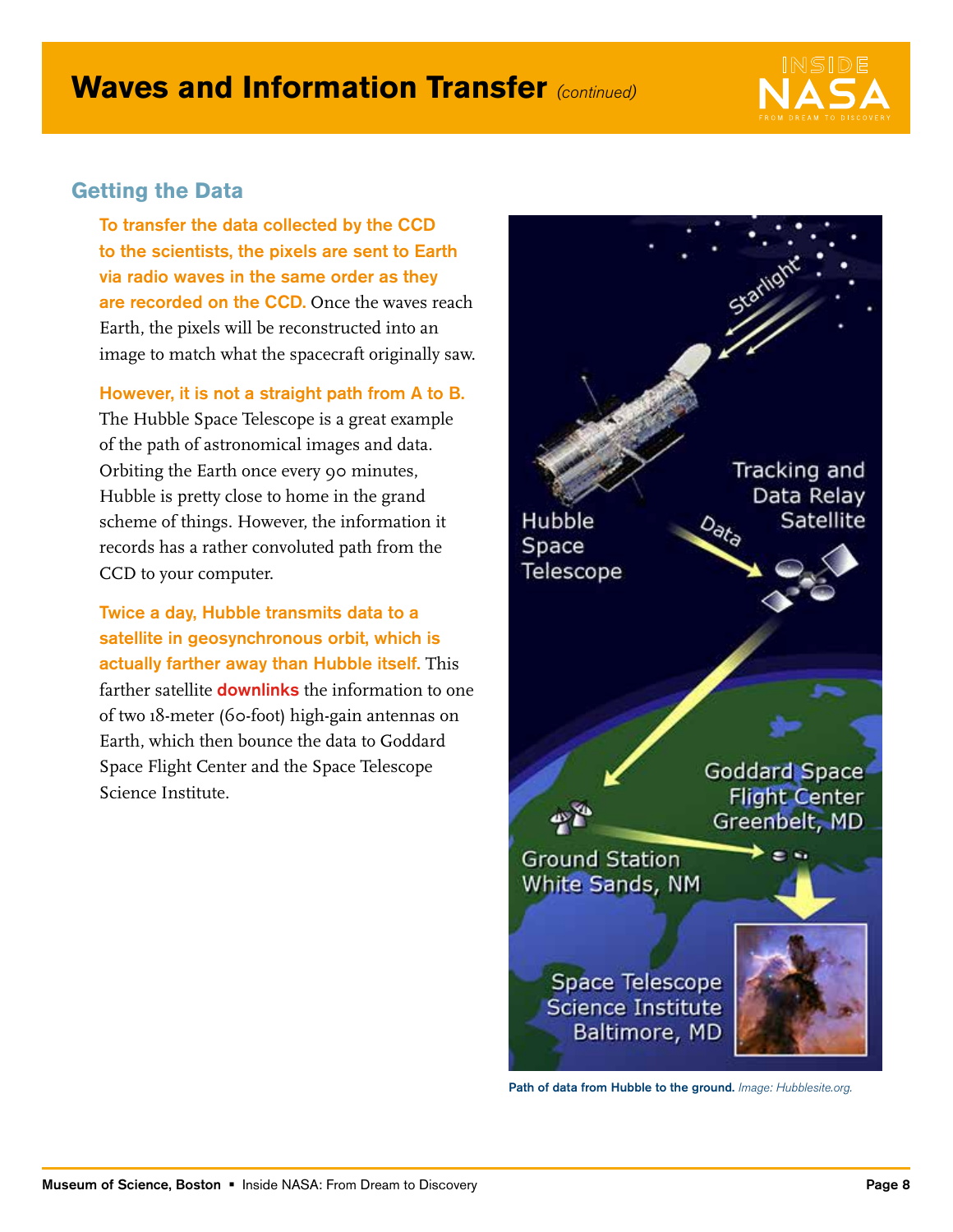

For spacecraft farther away, the receivers on the ground must also deal with all the background "noise" that has been mixed in with the signal along the way. Since the noise remains approximately constant throughout the universe, this signal-to-noise ratio means that very distant (and therefore weak) spacecraft signals can easily be overwhelmed. To deal with this problem, the transmission rate of data from spacecraft is slowed down significantly so it can be understood, the equivalent of speaking loudly and slowly in a crowded room in order to be heard. This slowing of the downlink also means that the transfer of data is quite a lengthy process.

#### **Conclusion**

Being able to communicate clearly and effectively in space is a daily challenge for engineers, but the products of that communication have allowed us to see and study our planet, the solar system, and beyond.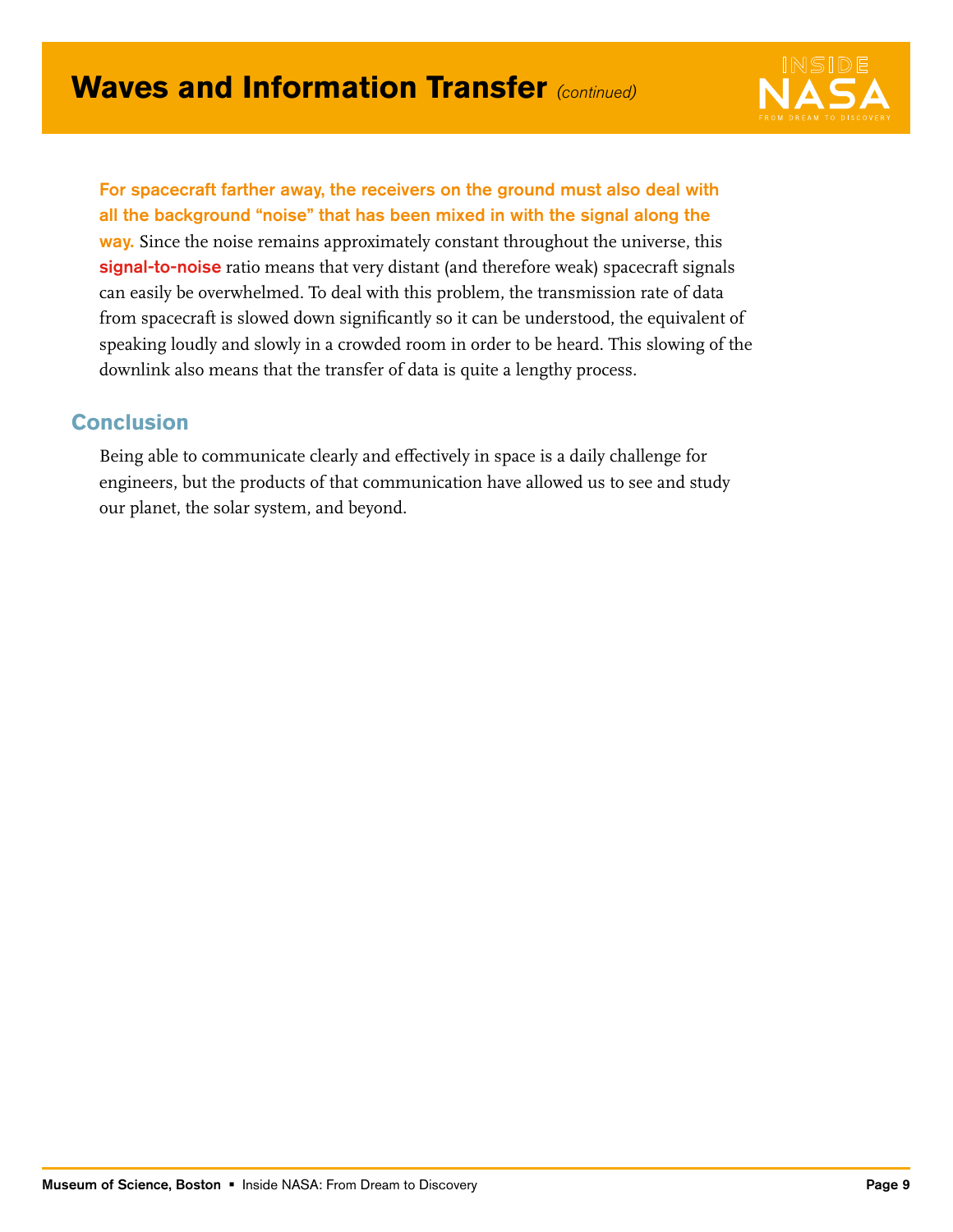### **Online Learning Tools**



Below are some links to external websites with useful information on waves and information transfer and, in some cases, activities that can be used in the classroom.

#### **Earth Calling**

#### [nasa.gov/pdf/583093main\\_Earth\\_Calling.pdf](www.nasa.gov/pdf/583093main_Earth_Calling.pdf)

A hands-on activity exploring spacecraft radio communication concepts, including the speed of light and the time-delay for signals sent to and from spacecraft. Recommended for grades  $6 - 8$ .

#### **How Does a Spacecraft Take a Picture?**

#### <deepspace.jpl.nasa.gov/education/picturesinspace/#>

A short animated video showing how CCDs work in a spacecraft and how the information is then sent back to Earth.

#### **How Does NASA Communicate With Spacecraft?**

[qrg.northwestern.edu/projects/vss/docs/communications/zoom-messages.html](www.qrg.northwestern.edu/projects/vss/docs/communications/zoom-messages.html) A breakdown of basic and more advanced information related to how we communicate with spacecraft.

#### **How to Yell Across the Solar System**

#### [spaceplace.nasa.gov/x-ponder/en/](www.spaceplace.nasa.gov/x-ponder/en/)

A short description of how a spacecraft transmits information.

#### **NetworKing**

#### <nasa3d.arc.nasa.gov/visualizations/networking>

An app-based game that allows players to create and run their own communications networks. Recommended for grades 9 – 12.

#### **Signal-to-Noise Ratio**

#### [nasa.gov/pdf/579711main\\_Signals\\_and\\_Noise\\_6-8.pdf](www.nasa.gov/pdf/579711main_Signals_and_Noise_6-8.pdf)

A hands-on activity and online interactive exploring the concept of the signal-to-noise ratio in spacecraft communications. Also explores mathematic concepts such as proportions and ratios. Recommended for grades  $6 - 8$ .

#### **Speaking in Phases**

#### [spaceplace.nasa.gov/en/educators/dsn\\_signal\\_mod\\_web.pdf](www.spaceplace.nasa.gov/en/educators/dsn_signal_mod_web.pdf)

Further background on binary notation and phase modulation as they are related to spacecraft communication.